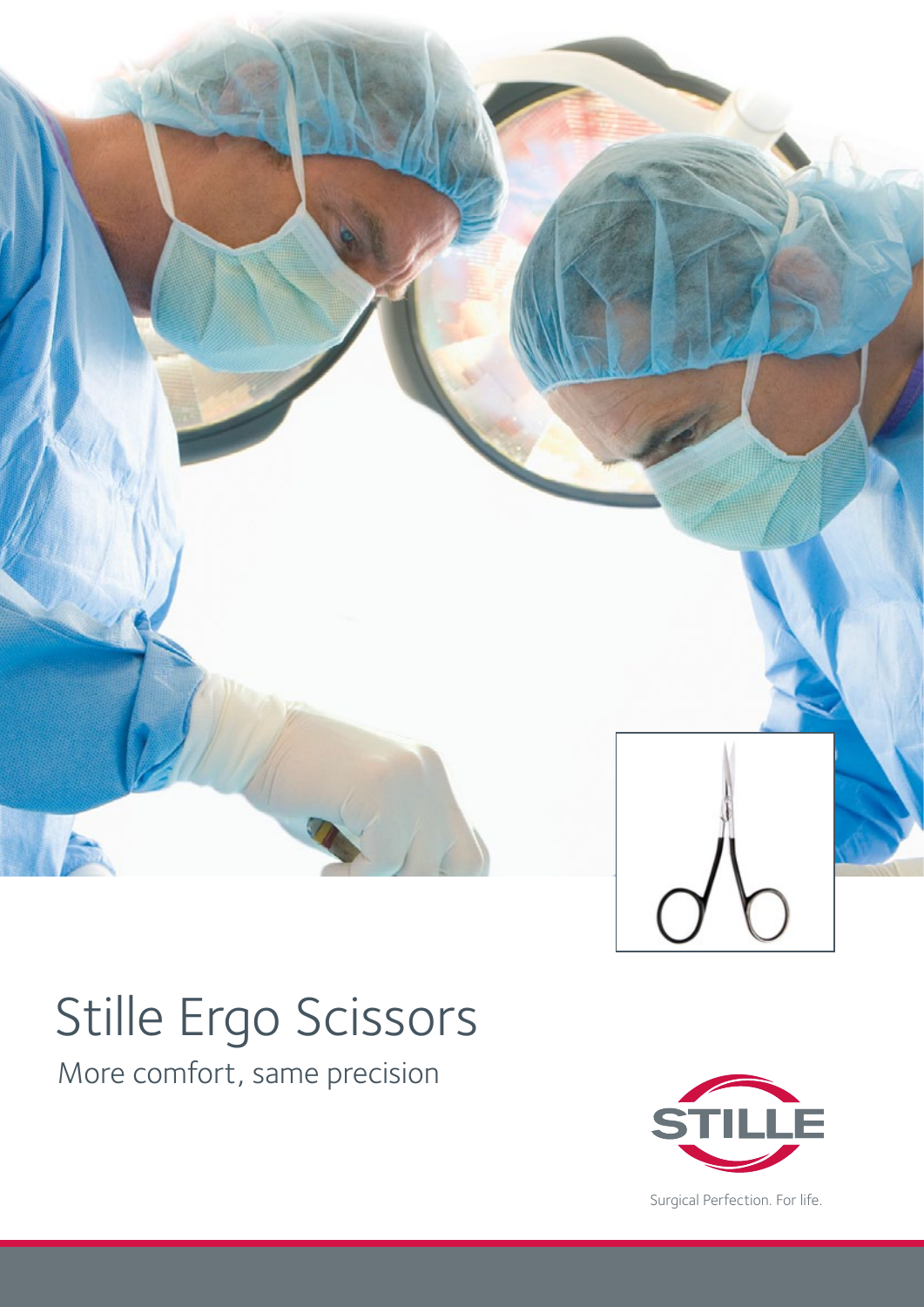## Reducing fatigue, enhancing comfort



Ergonomic design that mantains your performance during time-consuming procedures, without compromising precision.

Surgical scissors are normally held with precision grip using the thumb and the long or ring finger. When using scissors of a traditional design, the hand usually ends up in a strenuous position which may cause tension or fatigue in the surgeon's hand after sustained and repeated use.

In order to achieve a grip that more closely resembles the hand's normal resting position, Stille has developed a range of scissors with increased space between the finger rings compared to traditional scissors. Stille's Ergo scissors have the advantage to avoid fatigue in the surgeon's hand during timeconsuming procedures. As a result, the hand joint is painless and the risk for arthritis is minimized.

The dissection work becomes easier and with less effort.

For more information please visit: www.stille.se

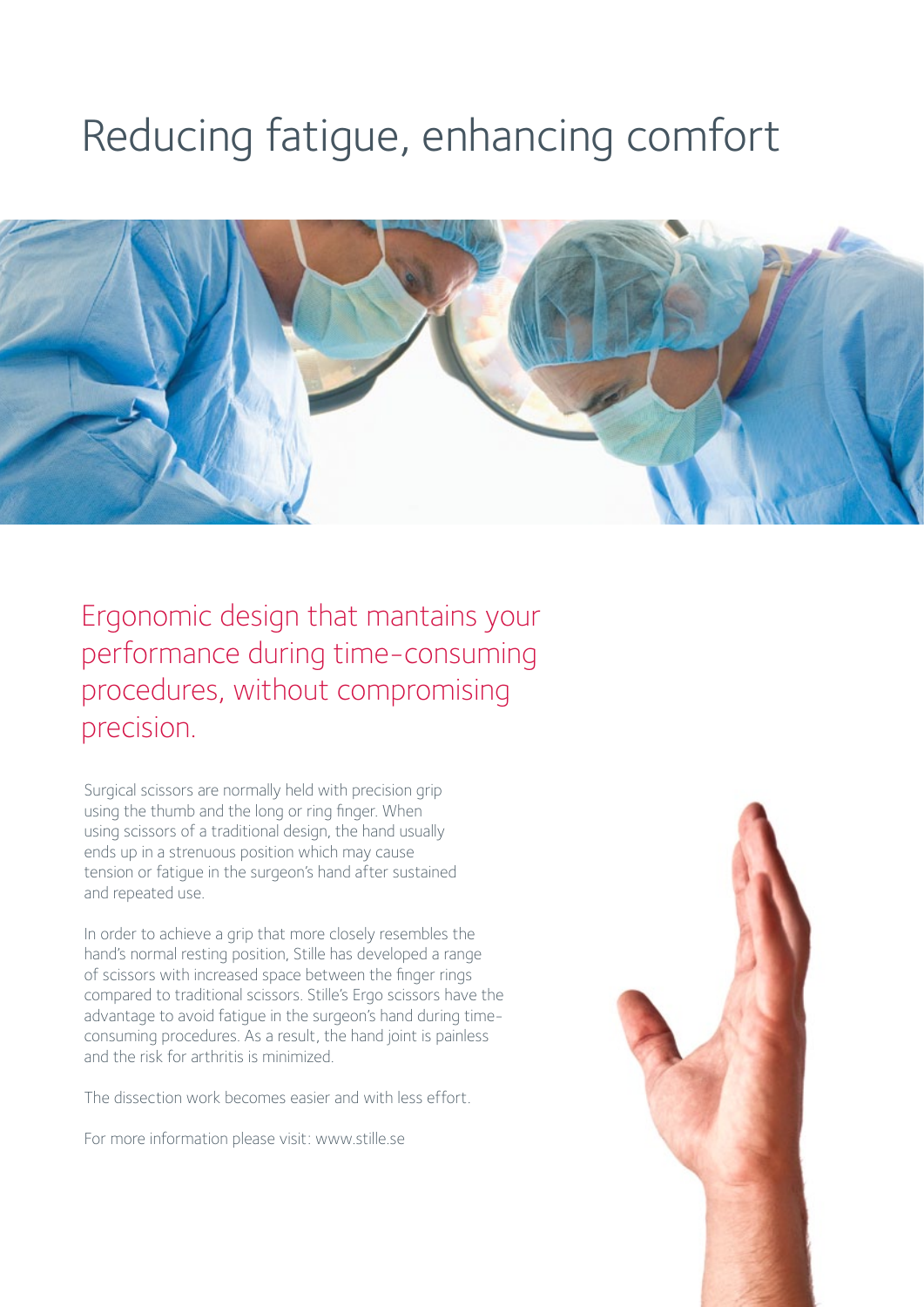# Stille Ergo product range

| Description                                                               | Article code       |
|---------------------------------------------------------------------------|--------------------|
| STILLE BLEPHAROPLASTY ERGO SUPER CUT SCISSORS curved 9.5 cm 3.7 5 in      | $101 - 8019 - 2$   |
| STILLE RAGNELL ERGO SUPER CUT SCISSORS curved 9.5 cm 3.75 in              | $101 - 8031 - 2$   |
| STILLE JABALEY ERGO SUPER CUT SCISSORS straight 12.5 cm 5 in              | $101 - 8060 - 2$   |
| STILLE JABALEY ERGO SUPER CUT SCISSORS curved 12.5 cm 5 in                | $101 - 8062 - 2$   |
| STILLE MAYO ERGO SUPERCUT SCISSORS rounded blades curved 15 cm 6 in       | 101-8087-152       |
| STILLE MAYO ERGO SUPERCUT SCISSORS rounded blades curved 17 cm 6.75 in    | 101-8087-172       |
| STILLE BABY METZENBAUM ERGO SUPER CUT SCISSORS curved 12.5 cm 5 in        | $101 - 8163 - 2$   |
| STILLE STEVENS TENOTOMY ERGO SUPER CUT SCISSORS straight 12.5 cm 5 in     | $101 - 8166 - 2$   |
| STILLE STEVENS TENOTOMY ERGO SUPER CUT SCISSORS curved 12.5 cm 5 in       | $101 - 8167 - 2$   |
| STILLE STEVENS TENOTOMY ERGO SUPER CUT SCISSORS curved 15 cm 6 in         | 101-8167-152       |
| STILLE STEVENS TENOTOMY ERGO SUPER CUT SCISSORS curved 18 cm 7 in         | 101-8167-182       |
| STILLE METZENBAUM ERGO SUPER CUT curved 15 cm 6 in                        | 101-8175-152       |
| STILLE METZENBAUM ERGO SUPER CUT curved 18 cm 7 in                        | 101-8175-182       |
| STILLE RAGNELL ERGO SUPERCUT curved 12.5 cm 5 in                          | 101-8380-122       |
| STILLE RAGNELL ERGO SUPERCUT curved 15 cm 6 in                            | 101-8380-152       |
| STILLE GORNEY FACELIFT ERGO SCISSORS SUPER CUT straight 17 cm 6.75 in     | $101 - 8430 - 172$ |
| STILLE GORNEY FACELIFT ERGO SCISSORS SUPER CUT curved 17 cm 6.75 in       | 101-8431-172       |
| STILLE GORNEY FACELIFT ERGO SCISSORS SUPER CUT curved 20 cm 8 in          | 101-8433-202       |
| STILLE GORNEY FACELIFT ERGO SCISSORS SUPER CUT serrated curved 20 cm 8 in | 101-8435-202       |
| STILLE-FREEMAN FACELIFT ERGO SCISSORS SUPER CUT curved 18 cm 7 in         | $101 - 8445 - 18$  |
| STILLE MATARASSO FACELIFT ERGO SCISSORS SUPERCUT curved 17 cm 6.75 in     | 101-8458-172       |
| STILLE MATARASSO FACELIFT ERGO SCISSORS SUPERCUT curved 20 cm 8 in        | 101-8458-202       |

Voucher Stille Ergo scissors  $\blacktriangleright$  Ergonomically designed to avoid fatigue v 30 year "career" warranty on all Stille produced instruments  $\checkmark$  Free service voucher included